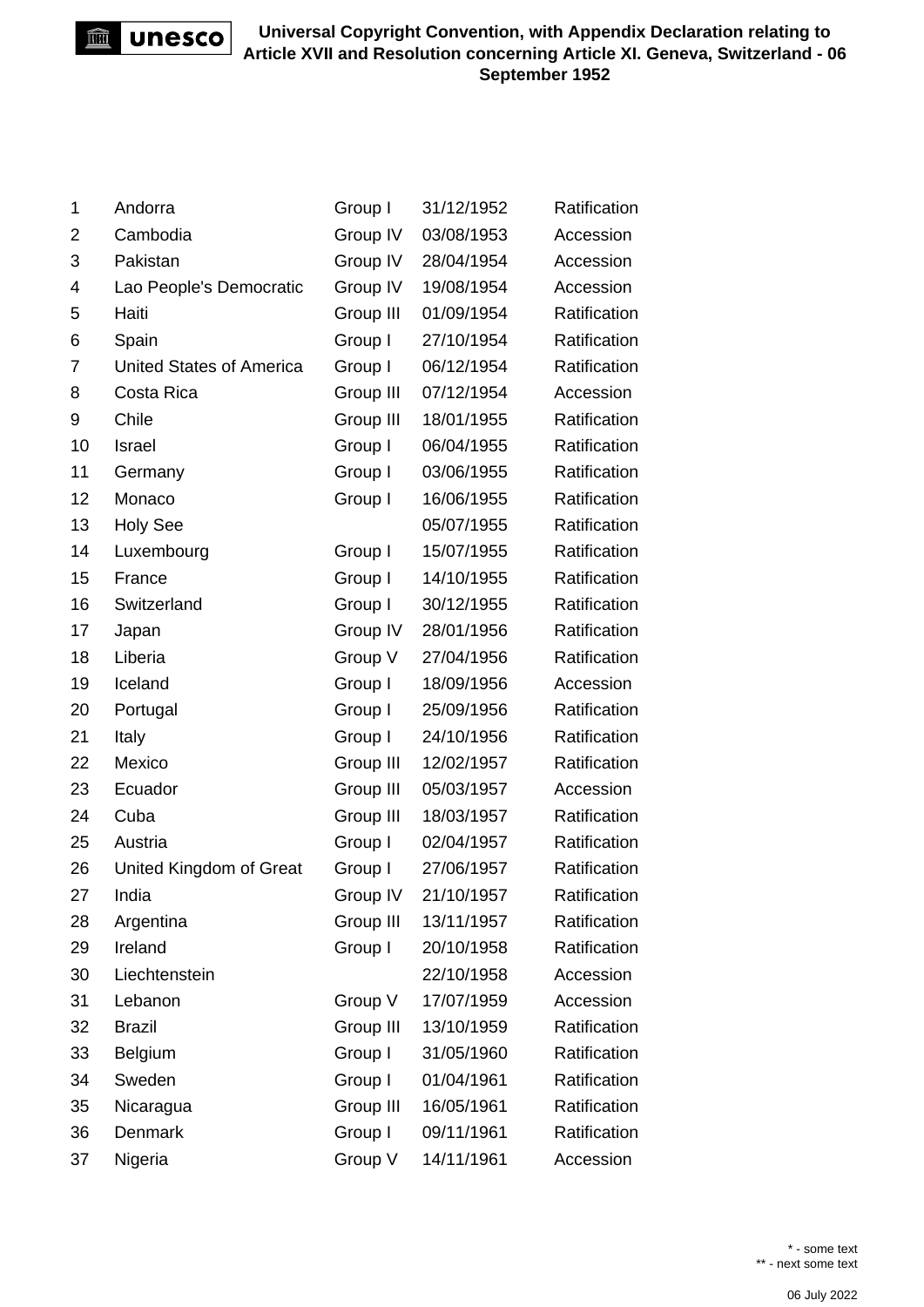unesco m

| 38 | Paraguay                  | Group III | 11/12/1961 | Accession                  |
|----|---------------------------|-----------|------------|----------------------------|
| 39 | Canada                    | Group I   | 10/05/1962 | Ratification               |
| 40 | Ghana                     | Group V   | 22/05/1962 | Accession                  |
| 41 | Panama                    | Group III | 17/07/1962 | Accession                  |
| 42 | Norway                    | Group I   | 23/10/1962 | Ratification               |
| 43 | Finland                   | Group I   | 16/01/1963 | Ratification               |
| 44 | Greece                    | Group I   | 24/05/1963 | Accession                  |
| 45 | Peru                      | Group III | 16/07/1963 | Ratification               |
| 46 | New Zealand               | Group IV  | 11/06/1964 | Accession                  |
| 47 | Guatemala                 | Group III | 28/07/1964 | Ratification               |
| 48 | Zambia                    | Group V   | 01/03/1965 | Accession                  |
| 49 | Malawi                    | Group V   | 26/07/1965 | Accession                  |
| 50 | Kenya                     | Group V   | 07/06/1966 | Accession                  |
| 51 | Venezuela (Bolivarian     | Group III | 30/06/1966 | Accession                  |
| 52 | <b>Netherlands</b>        | Group I   | 22/03/1967 | Ratification               |
| 53 | Malta                     | Group I   | 19/08/1968 | Accession                  |
| 54 | Australia                 | Group IV  | 01/02/1969 | Ratification               |
| 55 | Tunisia                   | Group V   | 19/03/1969 | Accession                  |
| 56 | <b>Mauritius</b>          | Group V   | 20/08/1970 | Notification of succession |
| 57 | Hungary                   | Group II  | 23/10/1970 | Accession                  |
| 58 | Fiji                      | Group IV  | 13/12/1971 | Notification of succession |
| 59 | Morocco                   | Group V   | 08/02/1972 | Accession                  |
| 60 | Cameroon                  | Group V   | 01/02/1973 | Accession                  |
| 61 | <b>Russian Federation</b> | Group II  | 27/02/1973 | Accession                  |
| 62 | Algeria                   | Group V   | 28/05/1973 | Accession                  |
| 63 | Senegal                   | Group V   | 09/04/1974 | Accession                  |
| 64 | <b>Bulgaria</b>           | Group II  | 07/03/1975 | Accession                  |
| 65 | Bangladesh                | Group IV  | 05/05/1975 | Accession                  |
| 66 | Colombia                  | Group III | 18/03/1976 | Accession                  |
| 67 | <b>Bahamas</b>            | Group III | 13/07/1976 | Notification of succession |
| 68 | Poland                    | Group II  | 09/12/1976 | Accession                  |
| 69 | El Salvador               | Group III | 29/12/1978 | Accession                  |
| 70 | Guinea                    | Group V   | 13/08/1981 | Accession                  |
| 71 | <b>Belize</b>             | Group III | 01/12/1982 | Notification of succession |
| 72 | Dominican Republic        | Group III | 08/02/1983 | Accession                  |
| 73 | <b>Barbados</b>           | Group III | 18/03/1983 | Accession                  |
| 74 | Sri Lanka                 | Group IV  | 25/10/1983 | Accession                  |

\* - some text \*\* - next some text